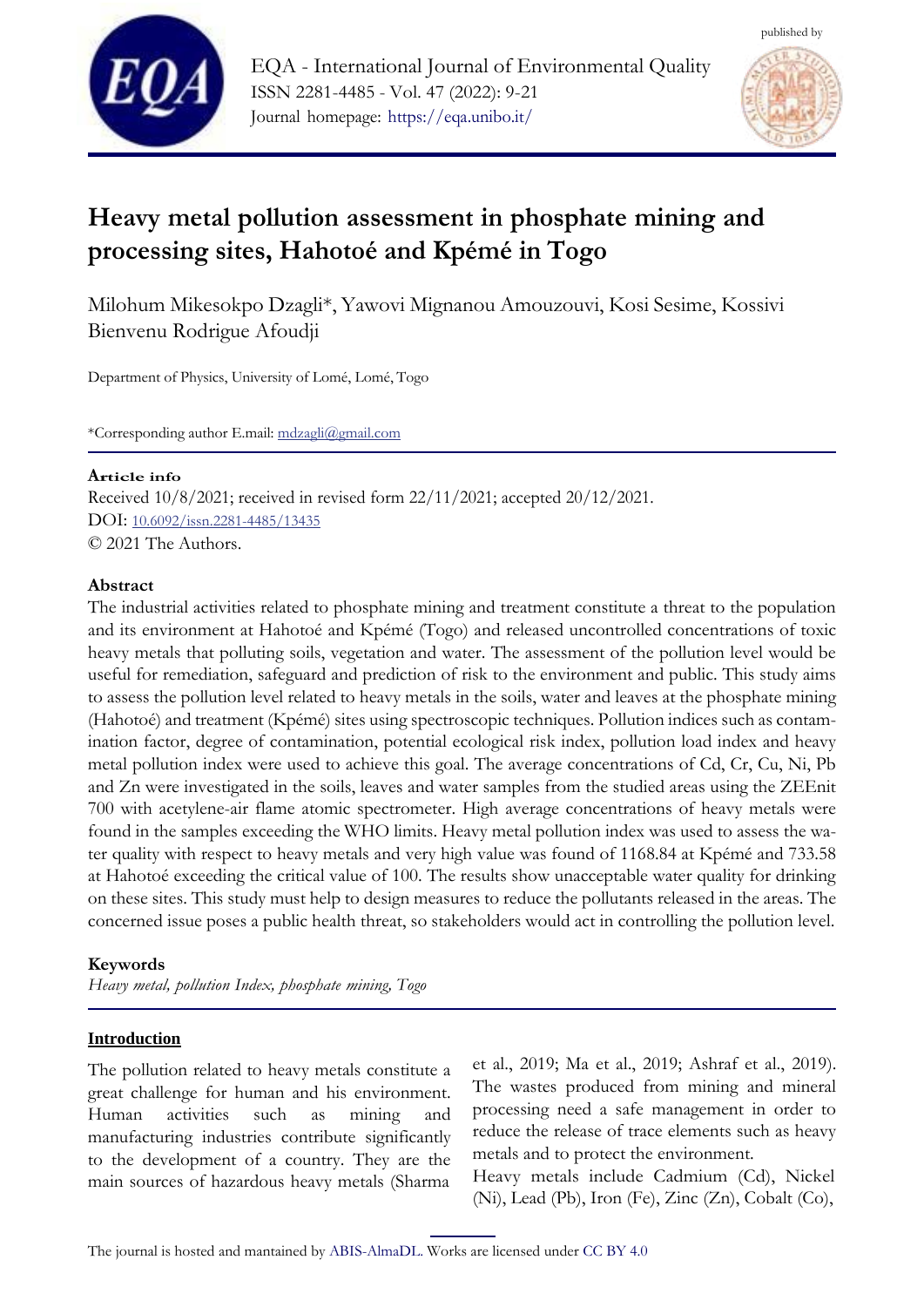Arsenic (As), Chromium (Cr), Silver (Ag), and Platinum (Pt) can be naturally present in the soil. Their concentration in the matter determine the contamination level and the toxic effect on plants and living beings (Kolo et al., 2018; Ashraf et al., 2019). An excess of heavy metals in plants could lead to the absorption, accumulation, biochemical and physiological changes that causes the reduction and inhibition of the plant growth (Ameraoui et al., 2017; Majolagbe et al., 2018). Their toxic effects on plants can lead to lack of photosynthesis, degradation of nutrients and water balance to the plant death (Zhou et al., 2016; Wang et al., 2021). The inhalation of heavy metals and human expositions could lead to deaseses such as pulmonary alterations, lung disease, damage of nervous tissue, respiratory tract and lungs, dermatitis, rhinitis, ulceration of the skin, inflammatory lung disease, kidney damage as well as pneumonia and even gastritis or conjunctivitis (Ashraf et al., 2019; Wang et al., 2021; Fahimirad and Hatami, 2017; Verma and Sharma, 2017; Jaishankar et al., 2014). Many industrial and mining activities are developed in Togo. Open air activities concerned the Phosphate mining (Hahotoé) and treatement (Kpémé) industries of the "Société Nouvelle de Phosphate du Togo" (SNPT) and the cement industries such as Ciment of Togo (CIMTOGO), Diamond Cement Togo (DCT SA), West African Cement (WACEM SARL), etc., exposed the surrounding population to diseases and environmental pollution.

Past studies carried out in Togo have shown (i) a very high average values of heavy metals in the blood of workers and local residents of the phosphate mining area (Aduayi-Akue et al., 2015), (ii) the presence of heavy metals in agricultural products (corn, etc.) around the phosphate treatment area (Aduayi-Akue and Gnandi, 2014), (iii) the fluoride high content in the water with fluorosis of the teeth of the population (Tanouayi et al., 2016). Surface and groundwater in the mining area of Hahotoé-Kpogamé were contaminated by Cadmium and Lead (Tanouayi et al., 2015). High accumulation of heavy metals were found in the vegetables and in the soil along the Lomé-Aného (Togo) road near the industrial zone (Gnandi et al., 2008). The impact of the industrial activities on the health of the surrounding population and on its environment becomes crucial to know.

The present study aims to assess heavy metal pollution in soil, leaves andwaterin the surrounding area of the mining and industrial zone (phosphate) in Togo using spectroscopic techniques. The findings showed high average concentrations of heavy metals that exceeded the WHO limits for Zinc, Nickel, Chromium and Cadmium in soils and for Chromium, Cadmium and Lead in leaves and for Chromium and Cadmium in water.

High pollution indices were found indicating a considerable contamination. These results could aware the opinion on the industrial pollution in Togo and could help policy and decision makers in term of limitation and strategies of remediation to save human beings and the environment.

### **Materials and Methods**

### **Study areas**

The mining of the phosphate has been proceeded at Hahotoé and Kpogamé (6°12'47.99" N 1°30'42.03" E) sites and the processing is carried out at Kpémé (6°21'52.44" N 1°24'47.79" E), respectively by the "Société Nouvelle de Phosphate du Togo" (SNPT). The phosphate extraction area lays stretches from Avéta (south-west) to Dagbati (north-east) over a length of 36 km with a width of 2.5 km (Figure 1). Figure 1 shows the phosphate extraction area of Hahotoé with the different collected samples positions (soil, leaves and water). The phosphate processing area at Kpémé with the various collected sample positions (soil, leaves and water) is presented on figure 2. Hahotoé and Kpémé areas are part of "Bas-Togo" where the climate is Guinean subequatorial. This climate is subject to cold sea currents with the atmospheric circulation of the boreal continental trade winds (harmattan, November - February) and the southern maritime trade winds (monsoon, June-September). It is marked by two rainy seasons interspersed by two dry seasons as (i) the rainy seasons run from March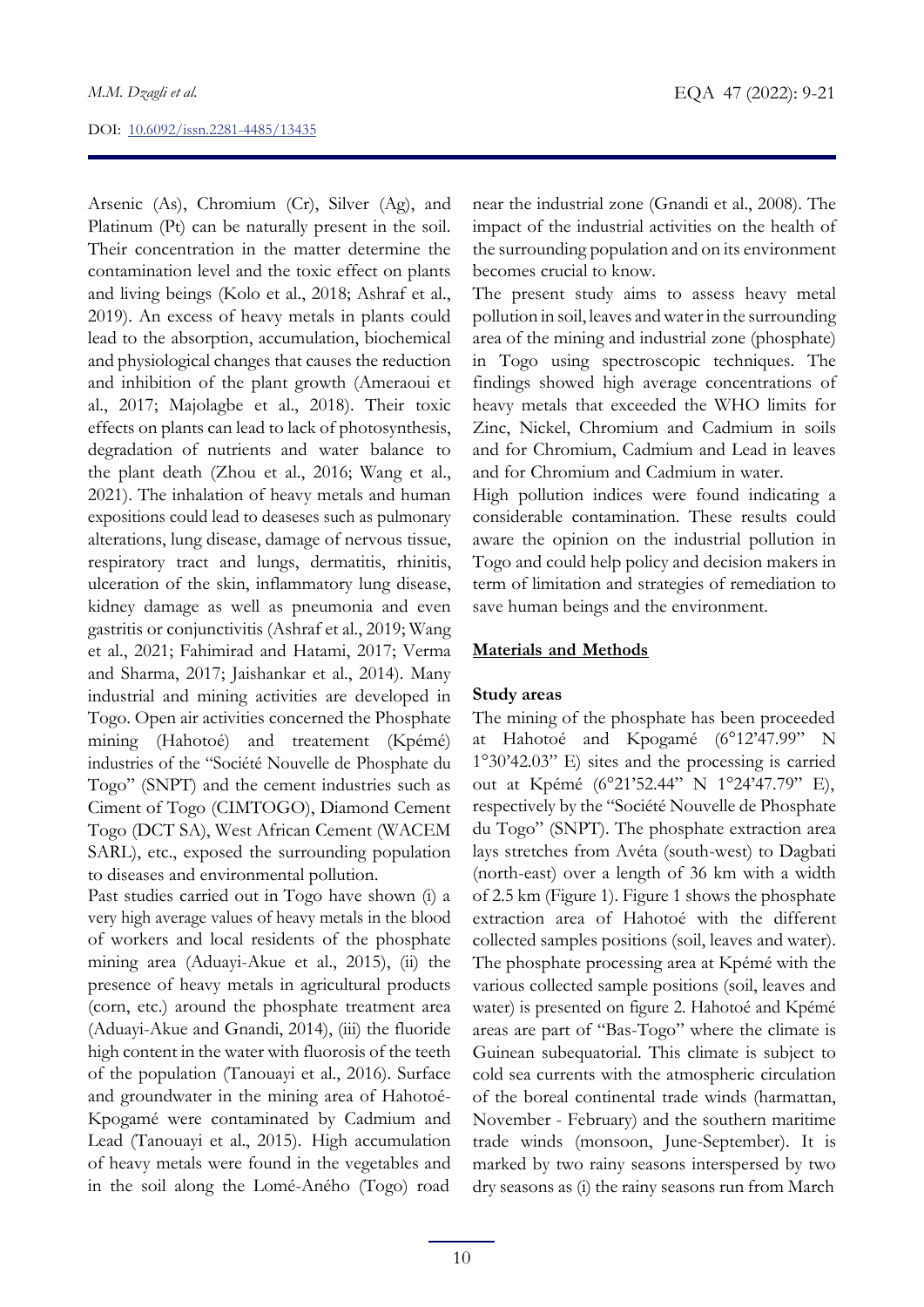

**Figure 1.** *Google Earth map of the Hahotoé phosphate mining area showing the different samples collected*



**Figure 2.** *Google Earth map of the Kpémé phosphate processing area showing the different samples collected*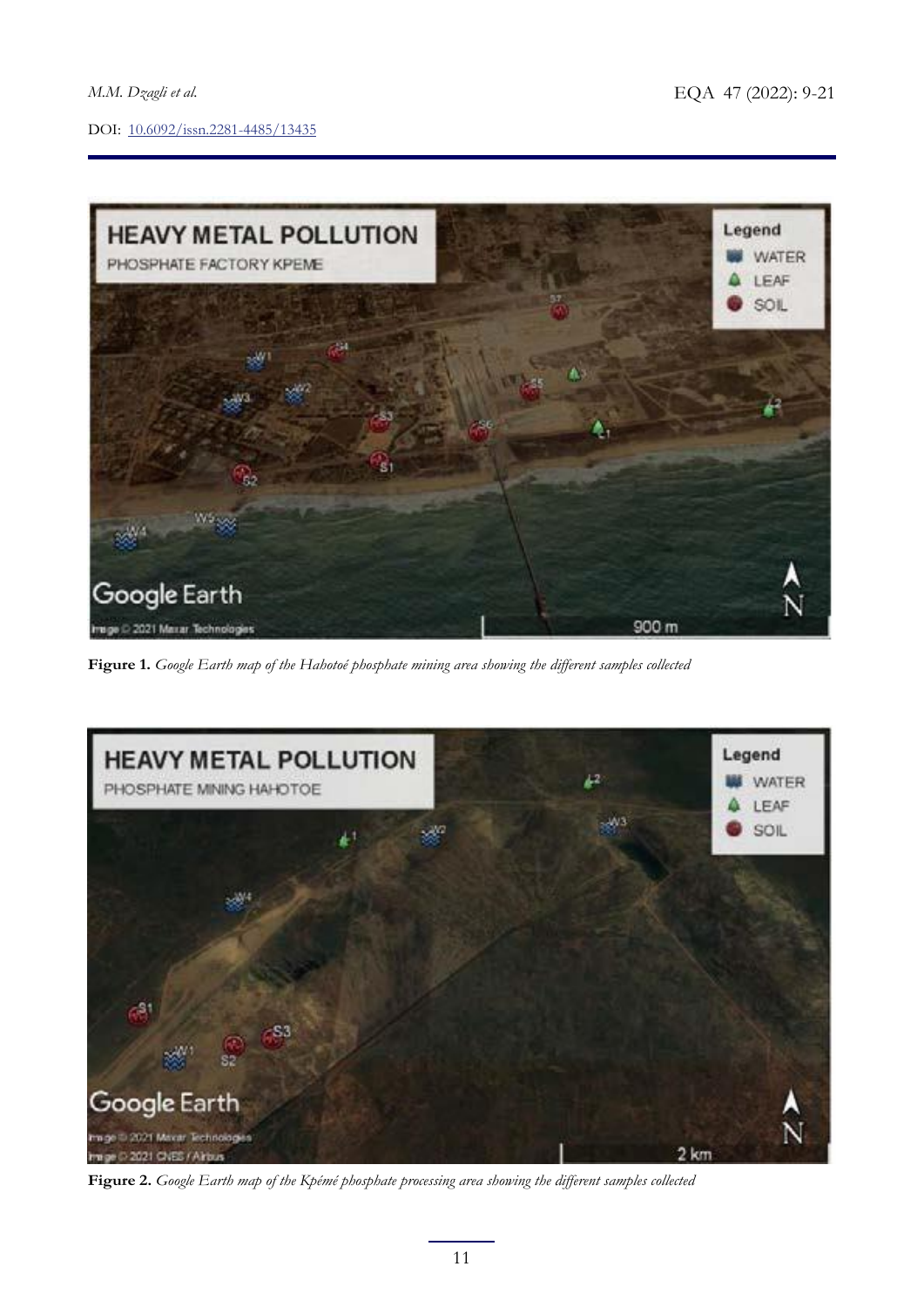to July and from September to October and (ii) the dry seasons are from July to September and from November to February. The average annual rainfall reaches 1000 mm of water and the average annual temperature is around 27 ° C. It is an area where the altitude is sometimes below the sea level at around 15m with an average humidity of 75% (Houedakor, 1997; Amoussou, 2002; Aduayi-Akue et al., 2015).

### **Sampling and instrumentation**

The investigated area belongs to the coastal sedimentary basin of Togo which is includes three geological sets (Da Costa, 2005; Da Costa et al. 2006; Johnson, 1987; Johnson et al., 2000) such as (1) the Tabligbo group (sands, limestone, claystone) of Campanian to basal Eocene, (2) the Hahotoé-Kpogamè phosphatic complex (lower to middle Eocene) made of phosphatic marls (15 to 20 m), phospharenite layer (2 m to 8 m) and phosphatic clay (0.5 to 10 m) and (3) the upper detrital series (or Continental terminal sensu lato) of post Eocene age, is a reddish sandy-argillaceous complex made of conglomeratic clayey sands and clayey silty sands ("Terre de barre''). The various soils encountered in the studied area are (i) ferralitic red soils corresponding to the "Terre de barre" (ii) semi peaty soil on various alluvium and (iii) flooded, evolved and hydromorphic soils from alluvial valleys.

Thus, ten (10) soil samples, five (05) plant leaf samples and ten (10) water samples from wells, rivers and runoffs, were collected from the phosphate mining (Hahotoé) and treatment (Kpémé) areas with a clean stainless steel shovel and were placed in labeled, well-sealed polyethylene bags for the laboratory. A Memmert UNB 400 oven was used to dry soil samples at 105°C for 24 hours. Soil samples were ground using a mortar and 100 g were sieved through a 150 µm sieve, according to ISO 11464 (ISO 11464, 2006) before used to investigate the content of Cu, Cr, Cd, Zn, Ni and Pb. Thus, 3 g of dried and ground soil were transferred to a digestion vessel and then 21 ml of hydrochloric acid (37%) and 7 ml of nitric acid

(HNO3, 65%) from Merck (Darmstadt. Germany) were added successively according to ISO 11466 protocols (ISO 11466, 1995). The mixture was left to stand for 16 hours at room temperature for slow oxidation of the organic matter in the sample. The temperature of the mixture was slowly increased to reflux conditions and then maintained for 2 hours. The digested samples were then filtered and the filtrate was collected in a volumetric flask and the volume was increased to 100 ml with  $HNO<sub>3</sub>$  $(0.5\%)$ . The supernatant was analyzed by flame atomic absorption spectrometry. For each set of measurements, a blank was prepared using the same procedure. Leaves samples were cleaned and washed with distilled water, dried at 80-90ºC for 15-30 minutes and then at 65ºC for 12-24 hours. Leaves were crushed and sieved through a 0.5 mm sieve. All samples were weighed before and after drying. For each analysis, 0.5 g of the leaf sample was digested with 4 ml of  $HNO<sub>3</sub>$  (65%) until a clear solution was obtained. The digested samples were then diluted to 50 ml and filtered. 100 ml of water samples were used without any treatment for the detection of heavy metals.

The heavy metals amount was investigated using a ZEEnit 700 atomic absorption spectrometer with acetylene-air flame and cathode lamps at Babeş-Bolyai University, Faculty of Environmental Science and Engineering, ISUMADECIP, Cluj-Napoca, Romania.

### **Heavy Metal Pollution Assessment**

The pollution related to heavy metals in soil, leaves and water from the industrial areas in Togo was few studied (Aduayi-Akue et al., 2015; Tanouayi et al., 2016; Tanouayi et al., 2015; Gnandi et al., 2008). The present study performed the assessment of the contamination of heavy metals in soil, leaves and water on the phosphate mining (Hahotoé) and treatment sites (Kpémé) in Togo using contamination factor  $(C_f)$ , degree of contamination  $(C_{\text{dec}})$ , potential ecological risk index (RI) and pollution load index (PLI).

The degree of contamination  $(C_{\text{des}})$  corresponded to the sum of contamination factors of each heavy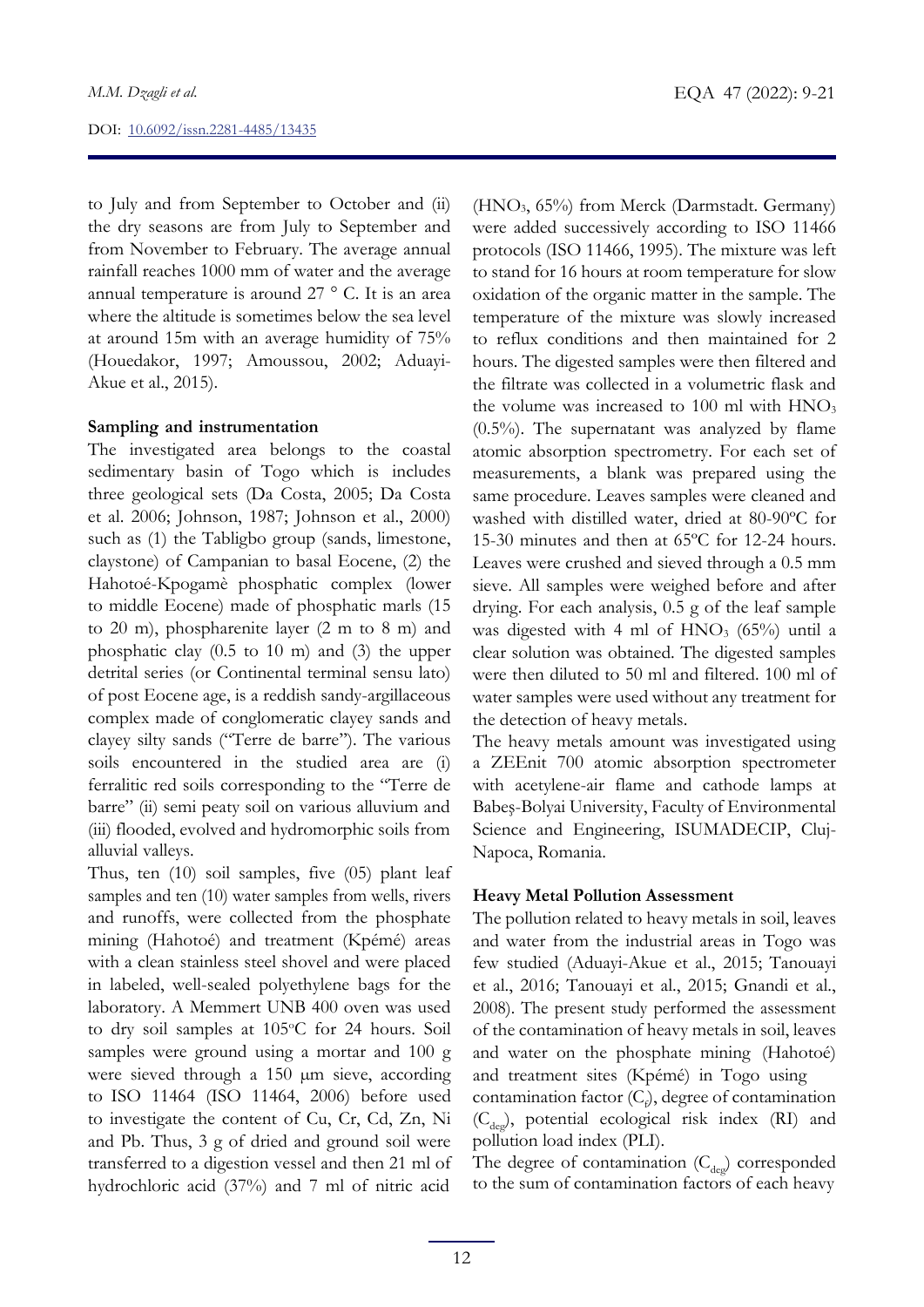metal, equation [1] and [2] (Kowalska et al., 2018; Hakanson, 1980; Newaz et al., 2021):

$$
C_f = \frac{C_i}{C_n} \tag{1}
$$

$$
C_{deg} = \sum C_f \tag{2}
$$

Where:  $C_i$  is the mean concentration of individual metal, and  $C<sub>n</sub>$  is the concentration of a reference value for individual metal. In this study,  $C<sub>n</sub>$  for soil, leaves and water were the limits values from WHO (WHO, 1998; WHO, 2017) and international sources (European Parliament and Council of the European Union, 2019; FAO/WHO, 2018). The values of these indices with their associated

interpretations were presented in the Table 1.

The degree of heavy metal pollution risk on ecology was investigated using the potential ecological risk index (RI) that related to the toxicity of metals and the response of the environment according to the equation [3] (Kowalska et al., 2018; Haridson, 1980; Newaz et al., 2021):

$$
RI = \sum T_r C_f \tag{3}
$$

Where:  $T_r$  is the metal toxic factor and  $C_f$  is the metal contamination factor. The toxic factor of heavy metal concerned in this study are  $Cd = 30$ , Ni=5, Cu = 5, Pb = 5, Cr = 2 and Zn = 1 (Fiori et al., 2013). The potential ecological risk can be qualified by the terminology defined for RI in table 1.

**Table 1.** *Contamination factor, degree of contamination and potential ecological risk index, categories and interpretation (Newaz et al., 2021; Hakanson,1980; Calmuc et al., 2021)*

| Indexes        | Values                    | Interpretation                               |  |  |  |  |
|----------------|---------------------------|----------------------------------------------|--|--|--|--|
|                | $C_{\rm r}$ < 1           | Low contamination                            |  |  |  |  |
|                | $1 < C_{\rm r} < 3$       | Moderate contamination                       |  |  |  |  |
| C              | $3 < C_{i} < 6$           | Considerable contamination                   |  |  |  |  |
|                | $C_{\rm r}$ > 6           | Very high contamination                      |  |  |  |  |
|                | $C_{\text{dec}} < 8$      | Low degree of contamination                  |  |  |  |  |
|                | $8 < C_{\text{deg}} < 16$ | Moderate degree of contamination             |  |  |  |  |
| $C_{\rm deg}$  | $16 < C_{\rm deg} < 32$   | Considerable degree of contamination         |  |  |  |  |
|                | $C_{\text{dec}}$ > 32     | Very high degree of contamination            |  |  |  |  |
|                | RI < 150                  | Low potential ecological risk.               |  |  |  |  |
| R <sub>I</sub> | 150 < RI < 300            | Moderate potential ecological risk.          |  |  |  |  |
|                | 300 < RI < 600            | Considerable potential risk ecological risk. |  |  |  |  |
|                | RI > 600                  | Very high ecological risk                    |  |  |  |  |

The pollution load index (PLI) of a single site is the root number (n) of multiplied together contamination factor  $(C_f)$  values (equation [4]) (Kowalska et al, 2018; Hakanson, 1980; Newaz et al., 2021).

$$
\text{PLI} = \sqrt[n]{c_f^1 \times c_f^2 \times \dots \times c_f^n} \tag{4}
$$

Where: n is the number of metals considered and  $C_f$  is the contamination factor.

The relative total water quality and the impact of each individual heavy metal on the overall water quality were investigated on the sites using the heavy metal pollution index (HPI) (Li et al., 2020; Venkata Mohan et al., 1996) using the equations [5] and [6].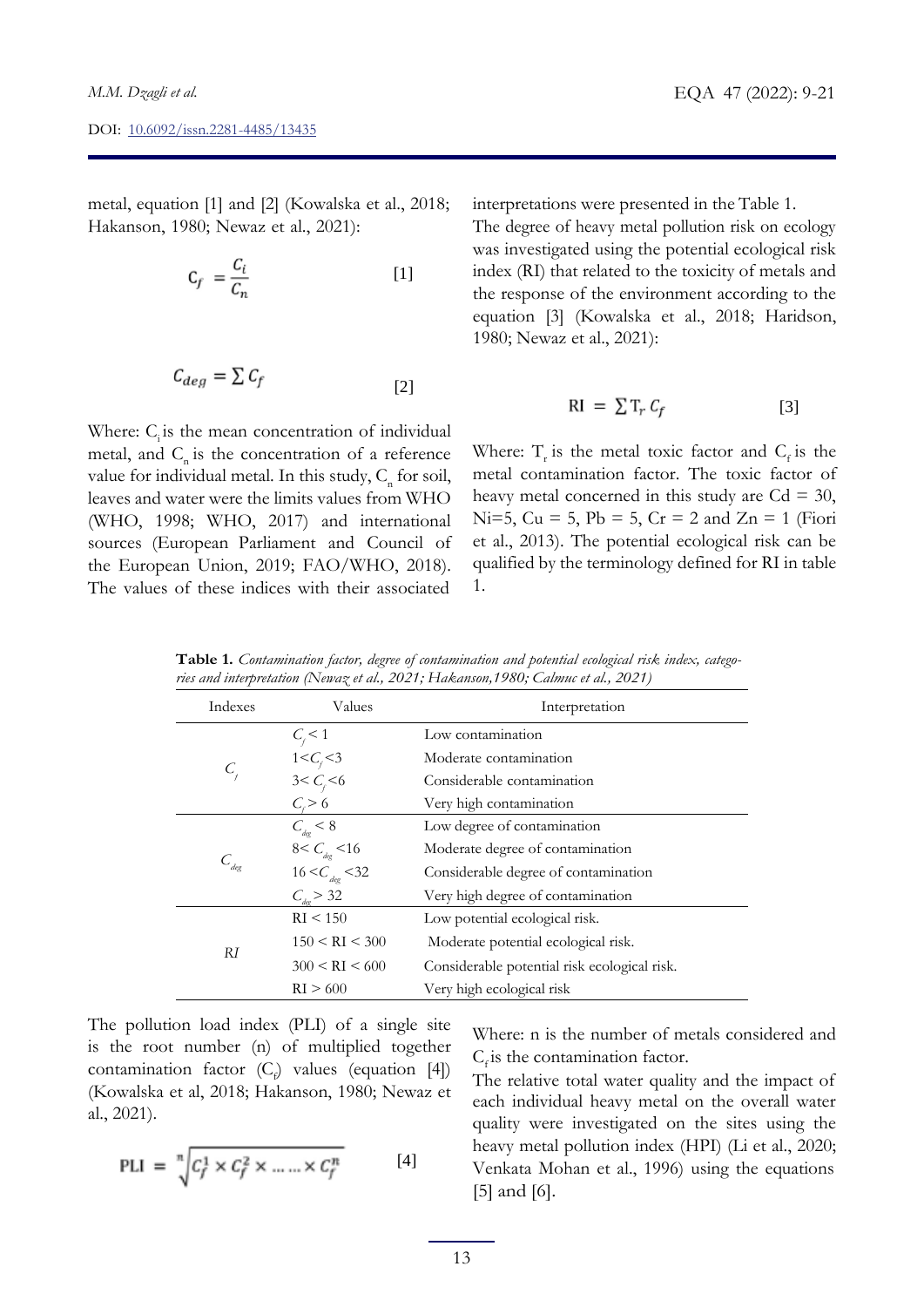$$
HPI = \frac{\sum_{i}^{n} Q_i W_i}{\sum_{i}^{n} W_i}
$$
 [5]

$$
Q_i = \frac{C_i}{S_i} \times 100; \ W_i = \frac{k}{S_i} \tag{6}
$$

Where:  $Q_i$  is a sub-indicator of the heavy metal pollution index,  $W_i$  is the unit weight of the heavy metal parameter with the proportional constant (k) set to 1 (Pejman et al., 2015),  $C_i$  is the mean concentration value of the specific heavy metal i parameter (mgL $^{-1}$ ), and S<sub>i</sub> corresponded to the highest standard permissible value of the i<sup>-th</sup> parameter.

The values of these indices with their associated interpretations were presented in the Table 2.

| Table 2. Pollution load index. heavy metal pollution index. categories and |  |  |  |
|----------------------------------------------------------------------------|--|--|--|
| <i>interpretation</i> (Newaz et al., 2021)                                 |  |  |  |

| <b>Indexes</b> | Values        | Interpretation                      |  |  |  |
|----------------|---------------|-------------------------------------|--|--|--|
|                | PIJ < 1       | Denote perfection                   |  |  |  |
| PLI            | $PLI=1$       | Only baseline levels of pollution   |  |  |  |
|                | PLI > 1       | Deterioration of soil quality       |  |  |  |
| <b>HPI</b>     | 0 < HPI < 25  | Very good                           |  |  |  |
|                | 26 < HPI < 50 | Good                                |  |  |  |
|                | 51 < HPI < 75 | Poor                                |  |  |  |
|                | HPI > 75      | Very poor (unsuitable for drinking) |  |  |  |

#### **Results and discussion**

### **Heavy Metal Concentrations in soils, leaves and water**

Concentrations of heavy metals such as Zn, Cr, Cd, Ni, Pb, Cu were investigated in soil, leaf and water samples from the phosphate mining and processing areas. The obtained toxic element average concentrations from these areas are listed in the Table 3. The results were compared to the standard permissible limits (WHO, 1998; WHO, 2017; European Parliament and Council of the European Union, 2019; FAO/WHO, 2018). For the soil samples, heavy metal concentrations followed an order at Hahotoé as: Zn > Cr > Ni >  $Cu > Cd > Pb$  and at Kpémé, as:  $Zn > Cr > Cu >$  $Ni > Pb > Cd$ , respectively. The comparison of the proportions of heavy metals in leaves followed the arrangements at Hahotoé as:  $Zn > Cr > Ni > Cu >$ Pb > Cd and at Kpémé as: Zn > Cu > Ni > Pb > Cr > Cd, respectively. The average concentration of heavy metals measured in soil samples at phosphate

processing site (Kpémé) is lower than the value measured at phosphate mining (Hahotoé) for all the elements. The concentration of Cr and Cd were sharply higher than the permissible limits. The concentration of Zn and Ni were very higher than the permissible limits in the soil from Hahotoé. This could constitute danger for the pollution in the two zones. For leaf samples, the concentration of Cr, Cd and Pd were very higher than the permissible limits. For water samples, the heavy metal proportions at Hahotoé followed the order Cd > Ni> Zn > Cu > Pb > Cr and at Kpémé, as:  $Z_n$  >  $C_r$  >  $Ni$  >  $Cu$  >  $Pb$  >  $Cd$ , respectively. In the water samples, the average concentration of Cd and Pb were higher than the permissible limits.

Other works were carried out on phosphate mining sites to assess heavy metals in the soils of the phosphate mining area of Kpogamé and Hahotoé (Togo) and the finding showed high concentrations for Cd, Pb, Cr, Cu, Ni, V, Zn, Zr and Sr (Gnandi and Tobschall, 2002). The finding in the present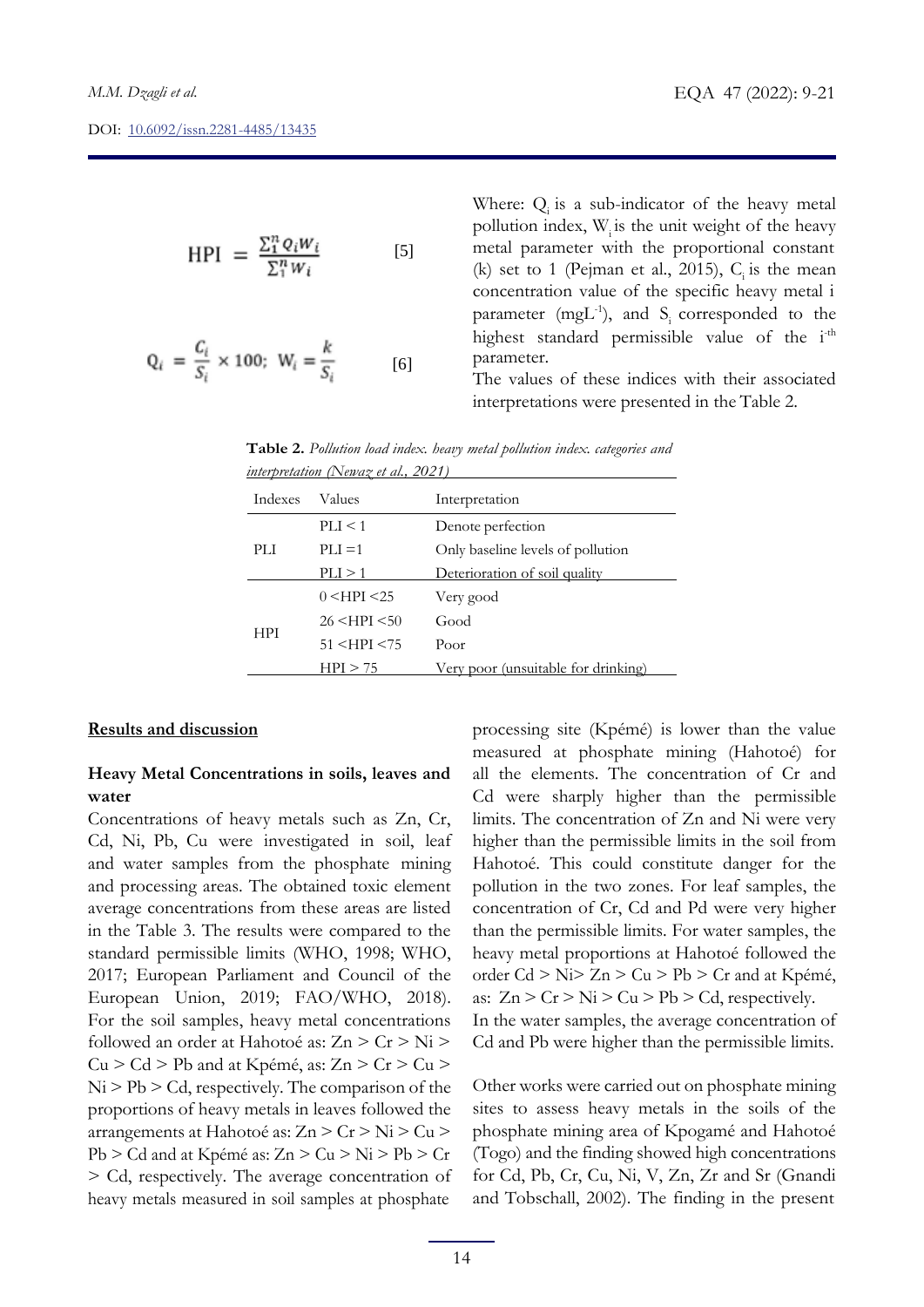study on the water quality related to the heavy metal pollution on surface and groundwater in the Hahotoé-Kpogamé mining area (Togo) showed

high contamination by Cadmium and Lead (Tanouayi et al., 2015). The measurements carried out on the soil samples, confirmed the pollution of

the sites by different heavy metals such as Cadmium and Lead.

|  | Table 3. Mean heavy metals concentration in the soil, leaf and water samples from the phosphate mining |  |  |  |
|--|--------------------------------------------------------------------------------------------------------|--|--|--|
|  | (Hahotoé) and treatment (Kpémé) sites                                                                  |  |  |  |

| Samples                      | Locations   | Zn     | Cr     | Cd     | Ni     | Pb     | Cu     |
|------------------------------|-------------|--------|--------|--------|--------|--------|--------|
| Soil<br>(mg/kg)              | Kpémé       | 193.7  | 103.7  | 19.3   | 39.5   | 23.4   | 37.2   |
|                              | Hahotoe     | 459.9  | 262.1  | 35.7   | 103.6  | 34.6   | 58.5   |
|                              | Limits $*$  | 300    | 2      | 1.5    | 50     | 120    | 300    |
| Leaf<br>(mg/kg)              | Kpémé       | 51.7   | 6.9    | 3.4    | 8.6    | 7.2    | 16.4   |
|                              | Hahotoe     | 69.4   | 6.8    | 6.3    | 5.6    | 6.5    | 12.7   |
|                              | $Limits***$ | 100    | 0.19   | 0.2    | 50     | 0.3    | 100    |
| Water<br>$(mg/\overline{L})$ | Kpémé       | 0.1136 | $ND**$ | 0.0468 | 0.0511 | 0.0265 | 0.0769 |
|                              | Hahotoe     | 0.0139 | 0.0045 | 0.0297 | 0.0376 | 0.0127 | 0.0144 |
|                              | Limits*     | 3.0    | 0.05   | 0.003  | 0.07   | 0.01   | 2.0    |

\* (WHO, 1998; WHO, 2017; European Parliament and Council of the European Union, 2019) - \*\* ND = Not detectable - \*\*\* source (WHO, 1998; FAO/WHO, 2018)



**Figure 3.** *Metal contamination factor at the phosphate mining (Hahotoé) and treatment (Kpémé) sites. L= leaf, S=Soil, W= water*

# **Contamination assessment of soils, plants and water**

Contamination factor  $(C_f)$ . The heavy metals contamination was assessed by using contaminant factor ( $C$ <sub> $\rho$ </sub>). Figure 3 shows the average values of

the contamination factor of the measured elements in the studied soils, plants and water from the phosphate mining (Hahotoé) and treatment (Kpémé) sites. The  $C_f$  of Zn, Ni and Cu was found to be smaller than one and corresponding to low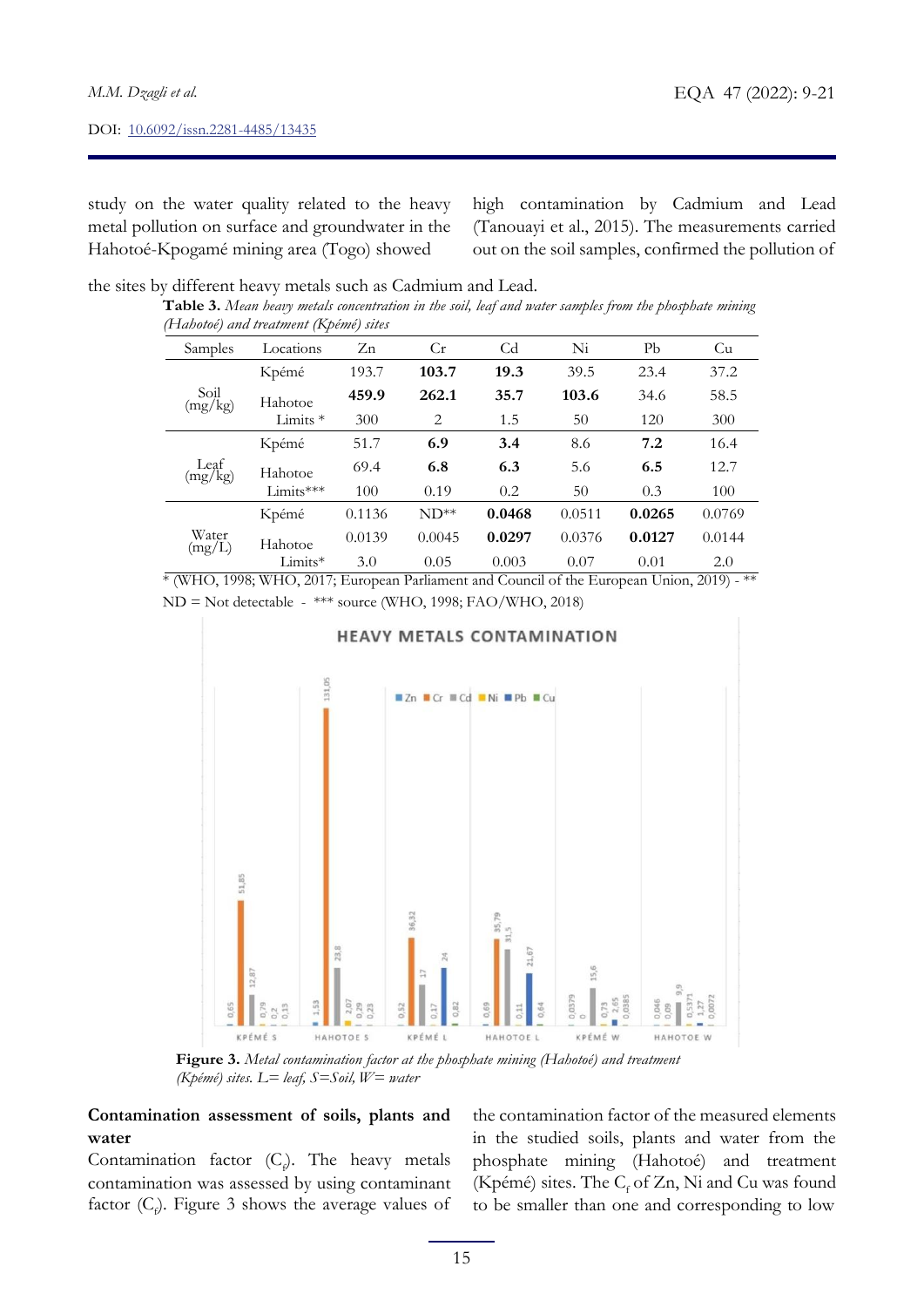contamination of these heavy metals in all leaf and water samples. The  $C_f$  value for Zn and Ni was less than 3 in soil samples from Hahotoé indicating a moderate contamination. The  $C_f$  value for Cr was considerabily higher than 6 indicating a very high contamination in soil and leaf samples. The  $C_f$ value for Cadmium was very high in soils, plants and water from the phosphate mining (Hahotoé) and treatment (Kpémé) sites and means very high contamination. The  $C_f$  value for Pb in leaf and water on the sites was considerable and indicates very high contamination.

many heavy metals had their concentrations higher than the permissible limit, demonstrating their anthropogenic origin. Contamination of heavy metals on these sites would due to the industrial activities contributions (Shankar, 2019).

Contamination Degree  $(C_{\text{deg}})$ . The  $C_{\text{deg}}$  in the phosphate mining (Hahotoé) and treatment (Kpémé) soils presented very high degree of contamination (table 3). In the leaf samples, the  $C_{\text{dee}}$  varied between considerable (Kpémé, 24.00) to very high degree (Hahotoé, 158.98). In water sample, the  $C_{\text{dec}}$  varied from moderate (Hahotoé, 11.94) to very high degree (Kpémé, 90.40).

In soils, plants and water at Hahotoé and Kpémé,

|            |        |        | $\sim$  |         |         |        |  |
|------------|--------|--------|---------|---------|---------|--------|--|
| Items      |        | Kpémé  |         | Hahotoé |         |        |  |
|            | Soil   | Leaf   | Water   | Soil    | Leaf    | Water  |  |
| Cdeg       | 66.49  | 78.83  | 19.06   | 158.97  | 90.40   | 11.85  |  |
| RI         | 496.05 | 708.11 | 485.13  | 990.58  | 1129.37 | 306.30 |  |
| PLI        | 1.44   | 3.20   | 0.59    | 2.95    | 3.25    | 0.24   |  |
| <b>HPI</b> |        |        | 1168.84 |         |         | 733.58 |  |

**Table 4.** *Pollution indices at the phosphate mining (Hahotoé) and treatment (Kpémé) sites*

Potential ecological risk index (RI). The potential ecological risk for soil, leaf and water samples from the phosphate mining (Hahotoé) and treatment (Kpémé) sites was investigated to assess the hazard of heavy metals contamination and related risks. From Table 3, a very high ecological risk index (RI, 708.11-1129.34) were found exceeding the maximum index of 600 and it's corresponding to very high ecological risk sites excepted the water samples from Hahotoé and Kpémé where the ecological risk index ranged from 309.43 to 503.34, indicating a considerable potential ecological risk.

Pollution Load Index (PLI). In this study, the overall toxicity status was investigated for soil, leaf and water samples from the phosphate mining (Hahotoé) and treatment (Kpémé) sites using the pollution load index (PLI) value. This index is a tool used to compare the hazard of heavy metal contamination level on the sites. The PLI values for all metals in Table 3 show low value less than 1 for the water samples from the two sites indicating that the water may be uncontaminated by heavy metals. For soil and leaf samples, the PLI values were greater than 1 and showing a deterioration of their quality. And the continuously industrial activities may increase the pollution level in the areas (Laniyan et al., 2020).

Heavy metal pollution index (HPI). The quality of water samples from the phosphate mining (Hahotoé) and treatment (Kpémé) sites was assessed using the HPI values. The mean heavy metal pollution indices (HPI) at Hahotoé and Kpémé were 741.45 and 1261.93, respectively (Table 3) and were found above the critical index value (100) indicating that the water quality was very poor and was unsuitable for drinking. These high index values confirmed that heavy metal pollution may be due to the spreading and the leaching of heavy metals from the mining and the processing industries, respectively. This technique takes into account the overall quality of water and is suitable for this duty (Tiwari et al., 2015). It was used to assess surface water quality related to heavy metal content in many countries such as: Turkey (Kutlu and Mutlu,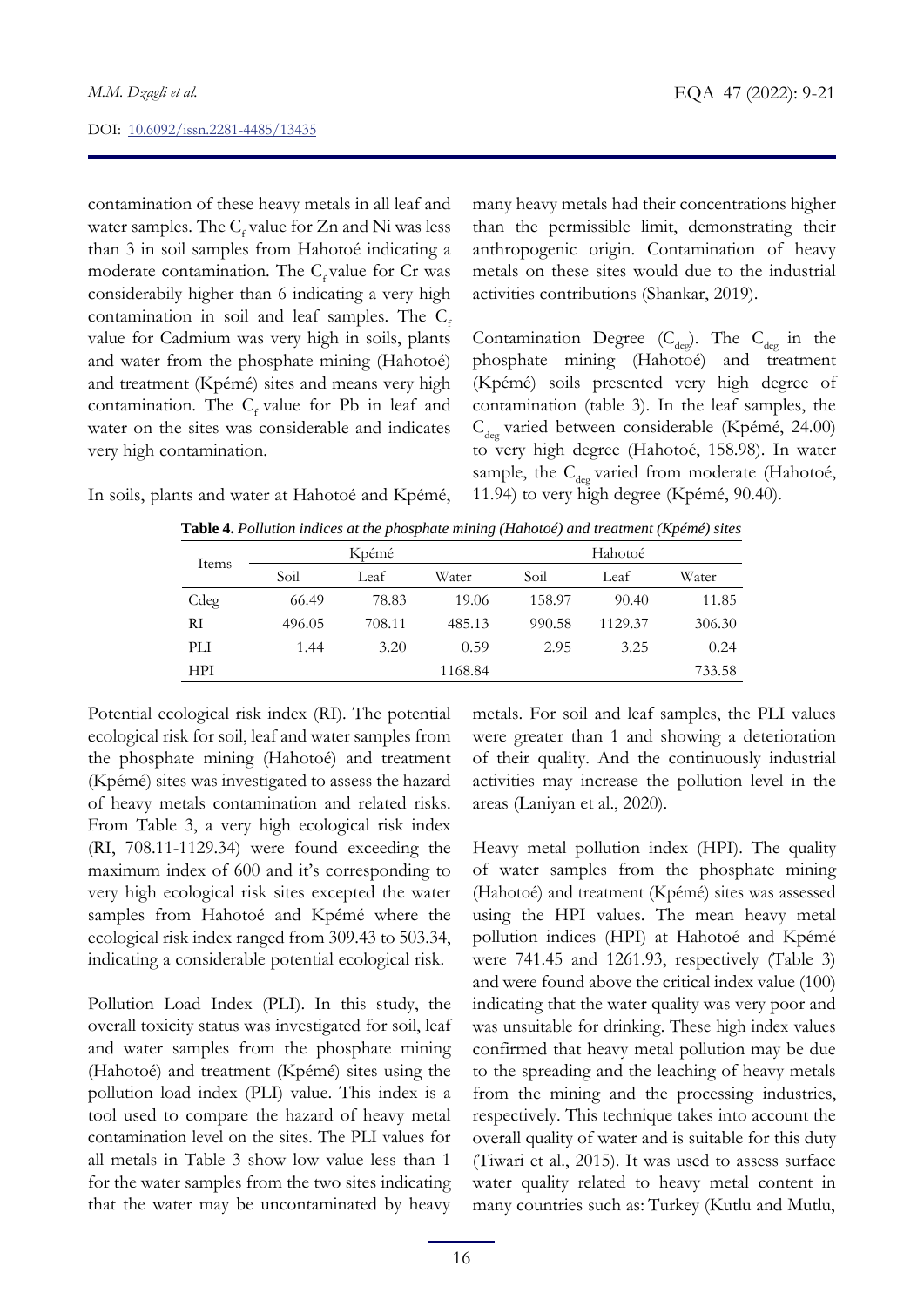2021), India (Tiwari et al., 2015; Shankar, 2019), Sudan (Eldaw et al., 2020), Syria (Abou Zakhem and Hafez, 2015) and in groundwater for drinking in the Oti community and in the Tarkwa mining area in Ghana (Boateng et al., 2019; Yankey et al., 2013). The HPI values classified the water samples in the two sites very poor and unsuitable quality for drinking by heavy metal. The results of this study show the poor quality of local water and the danger to the health of the population and confirm the results of similar work that has been done on the impact of the discharge of phosphate waste at Kpémé by the "Société Nouvelle des Phosphates du Togo" (SNPT) on the marine ecosystem and the population of the area (Gnandi, 2005).

### **Conclusions**

The present study investigated on the heavy metal pollution assessment in soil, leaf and water samples in the industrial areas of SNPT and the impact on the living beings. This was achieved using pollution indices such as contamination factor  $(C_\rho)$ , degree of contamination  $(C_{\text{dec}})$ , potential ecological risk index (RI), pollution load index (PLI) and heavy metal pollution index. The results showed that the concentrations of heavy metals in the soil samples from the phosphate mining (Hahotoé) exceeded the measured values in the phosphate processing (Kpémé) areas. This state of the pollution of the soil is related to the phosphate mining in the area which contributed to the level of the pollution in leaf samples and all the water samples regarding to Cadmium and Lead. The high HPI at the processing area (Kpémé) correspond to an additionnal amount of heavy metals due to the leaching of these elements through the mineral treatment. The concentrations of heavy metals are high compared to the international standard limit values. The finding showed the poor quality of local water and its related hazards to the health of the population and the environment comprising the marine ecosystem. This present environmental pollution assessment confirm that anthropogenic sources could increase the risk of toxic metal contamination in soil and environment around in-

dustrial areas. Then, continuously m onitoring of heavy metals contents should be recommended in different areas of industrial sites while the socio economic activities is increasing in the studied area.

## **Acknowledgments**

The authors would like to thank "Société Nouvelle de Phosphate du Togo (SNPT)" for financial support and "Agence Universitaire de la Francophonie" for the Eugen Ionescu doctoral fellowship.The authors are grateful to the Swedish International Development Cooperation Agency (Sida) through the International Science Programme (ISP), Uppsala University for financial support through the African Spectral Imaging Net-work (AFSIN). Authors acknowledge Prof Da Costa P.Y.D for help on the description of the geological aspect of the study area. Authors acknowledge Dr Carmen Andreea Roba and her colleagues of the Faculty of Environmental Science and Engineering, Babeş Bolyai University, Cluj-Napoca, Romania for the experimentation support to Mr Amouzouvi.

# **References**

ABOU ZAKHEM B., HAFEZ R. (2015) Heavy metal pollution index for groundwater quality assessment in Damascus Oasis, Syria. Environmental Earth Sciences, 73 :6591-6600. DOI: [10.1007/s12665-014-3882-5](https://doi.org/10.1007/s12665-014-3882-5)

ADUAYI-AKUE A.A., GNANDI K., TETE-BENISSAN A., DEGBE M., TANOUAYI G., GBEASSOR M. (2015) Evaluation des teneurs des métaux lourds dans le sang des sujets de la zone de traitement des phosphates au Sud du Togo. International Journal of Biological and Chemical Sciences, 9(4):1972-1982. DOI: [10.4314/ijbcs.](https://doi.org/10.4314/ijbcs.v9i4.22) [v9i4.22](https://doi.org/10.4314/ijbcs.v9i4.22)

ADUAYI-AKUE A.A., GNANDI K. (2014) Evaluation de la pollution par les métaux lourds des sols et de la variété locale du maïs Zea mays dans la zone de traitement des phosphates de Kpémé (Sud du Togo). International Journal of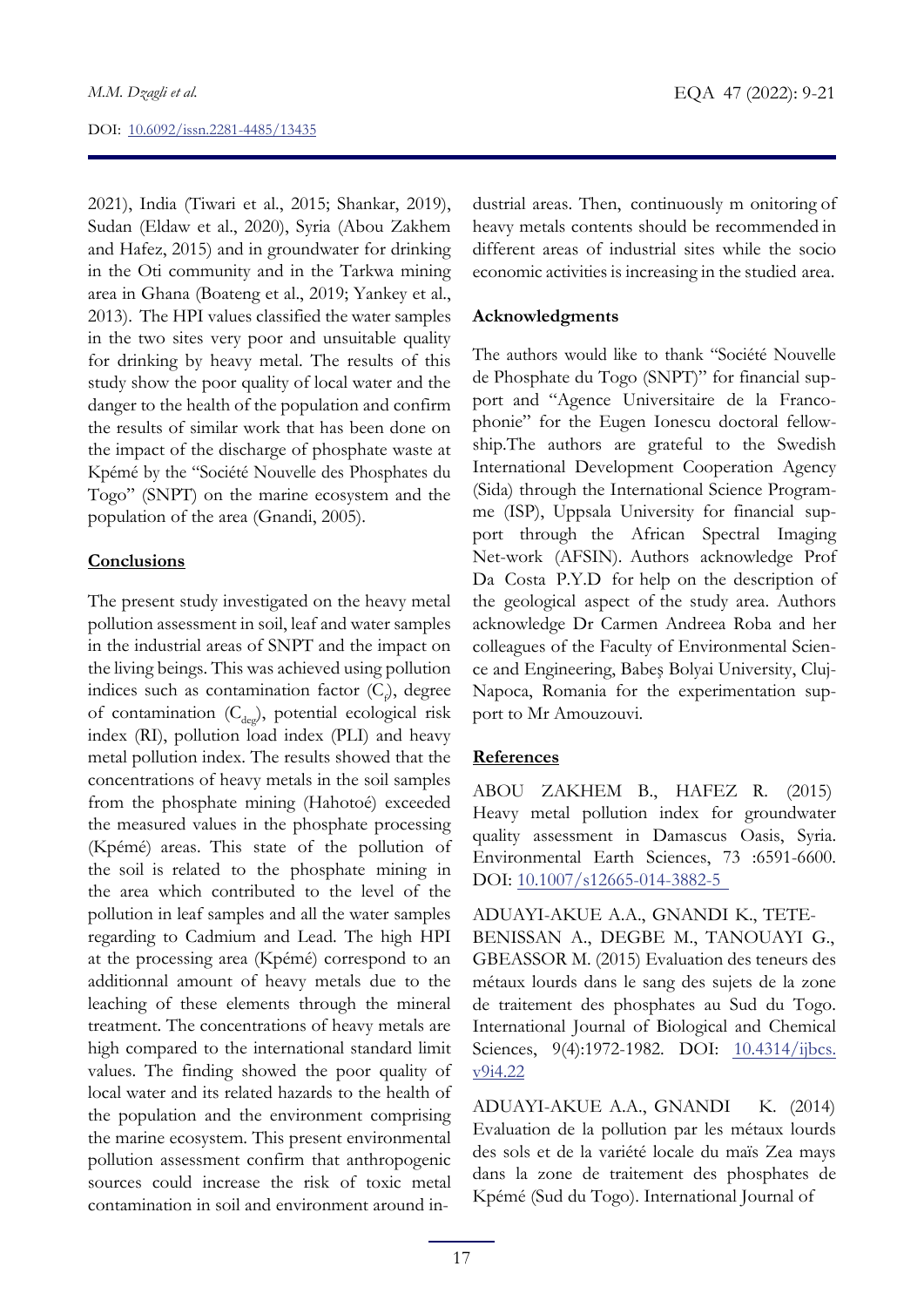Biological and Chemical Sciences, 8(5):2347-2355. DOI: [10.4314/ijbcs.v8i5.37](https://doi.org/10.4314/ijbcs.v8i5.37)

AMERAOUI S., BOUTALEB A., SOUIHER N., BERDOUS D. (2017) Investigation of potential accumulation and spatial distribution of heavy metals in topsoil surrounding the cement plant of Meftah (southeastern Algiers region, Algeria). Arabian Journal of Geosciences, 10:464. DOI: [10.1007/s12517-017-3245-0](https://doi.org/10.1007/s12517-017-3245-0)

AMOUSSOU K. (2002) Impact de l'exploitation des ressources sur l'environnement de l'Union Economique et Monétaire Ouest Africaine. Cas de l'extraction des phosphates de Hahotoé au Togo. Diplôme d'Etudes Approfondies, Université de Lomé, Togo.

ASHRAF S., ALI Q., ZAHIR Z.A., ASHRAF S., ASGHAR H.N. (2019) Phytoremediation: Environmentally sustainable way for reclamation of heavy metal polluted soils. Ecotoxicology and Environmental Safety, 174:714–727. DOI: [10.1016/j.ecoenv.2019.02.068](https://doi.org/10.1016/j.ecoenv.2019.02.068)

BOATENG T.K., OPOKU F., AKOTO O. (2019) Heavy metal contamination assessment of groundwater quality: a case study of Oti landfill site, Kumasi. Applied Water Science, 9:33. DOI: [10.1007/s13201-019-0915-y](https://doi.org/10.1007/s13201-019-0915-y)

CALMUC V.A., CALMUC M., ARSENI M., TOPA C.M., TIMOFTI M., BURADA A., ITICESCU C., GEORGESCU L.P. (2021) Assessment of Heavy Metal Pollution Levels in Sediments and of Ecological Risk by Quality Indices. Applying a Case Study: The Lower Danube River, Romania. Water, 13(12):1801. DOI: [10.3390/w13131801](https://doi.org/10.3390/w13131801)

DA COSTA, Y.D., 2005. Biostratigraphie et paléogéographie du bassin sédimentaire côtier du Togo. Thèse de Doctorat, Université de Lomé (Togo)  $N^{\circ}$  118, 1-405.

DA COSTA P.Y.D., AFFATON P., SALAJ J.,

JOHNSON A.K.C., SEDDOH K. (2013) Biozonation des formations sédimentaires du bassin côtier du Togo (Afrique de l'Ouest). Revue Ivoirienne des Sciences et Technologie, 21–22 : 45–73.

ELDAW E., HUANG T., ELUBID B., KHALIFA MAHAMED A., MAHAMA Y. (2020) A Novel Approach for Indexing Heavy Metals Pollution to Assess Groundwater Quality for Drinking Purposes. International Journal of Environmental Research and Public Health, 17(4):1245. DOI: [10.3390/ijerph17041245](http://doi.org/10.3390/ijerph17041245)

# EUROPEAN PARLIAMENT AND COUNCIL OF THE EUROPEAN UNION. (2019)

Regulation (EU) 2019/1009 of the European Parliament and of the Council of 5 June 2019 laying down rules on the making available on the market of EU fertilising products and amending Regulations (EC) No 1069/2009 and (EC) No 1107/2009 and repealing Regulation (EC) No 2003/2003. Official Journal of the European Union, L 170/1

FAHIMIRAD S., HATAMI M. (2017) Heavy Metal-Mediated Changes in Growth and Phytochemicals of Edible and Medicinal Plants. In: Ghorbanpour M., Varma A. (eds) Medicinal Plants and Environmental Challenges. Springer, Cham. DOI: [10.1007/978-3-319-68717-9\\_11](https://doi.org/10.1007/978-3-319-68717-9_11)

FAO/WHO. (2018) Joint FAO/WHO Food Standards Programme Codex Committee On Contaminants in Foods, 12<sup>th</sup> Session Utrecht, The Netherlands.

FIORI C. da S., RODRIGUES A. P. de C., SANTELLI R. E., CORDEIRO R. C., CARVALHEIRA R. G., ARAUJO P. C., CASTILHOS Z. C., BIDONE E. D. (2013) Ecological risk index for aquatic pollution control: a case study of coastal water bodies from the Rio de Janeiro State. southeastern Brazil. Geochimica Brasiliensis, 27(1):24. DOI: [10.21715/](http://dx.doi.org/10.21715/gb.v27i1.386)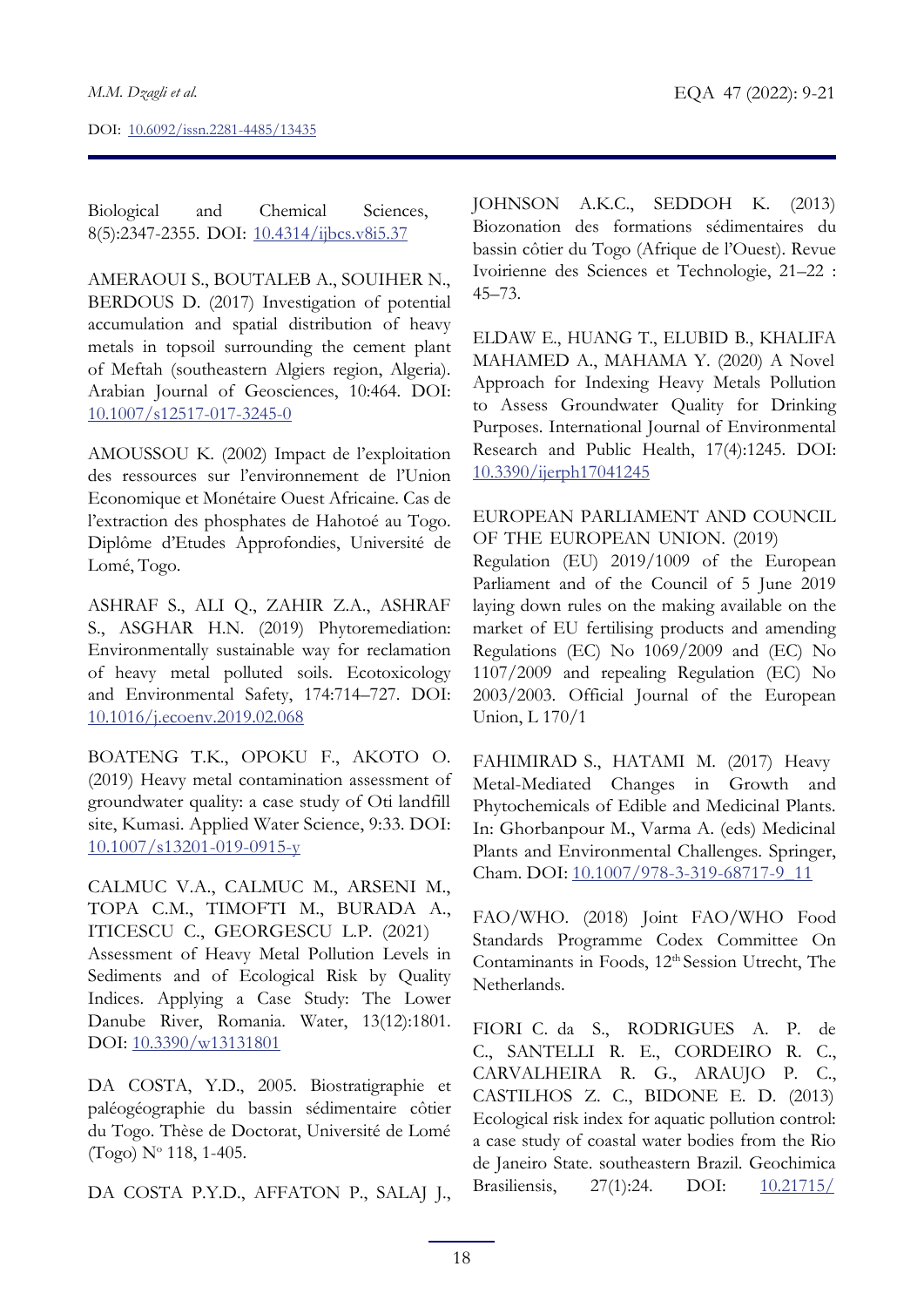# [gb.v27i1.386](http://dx.doi.org/10.21715/gb.v27i1.386)

GNANDI K. (2005) Les dechets miniers phosphates. source de la pollution marine au Togo. Journal de la Recherche Scientifique de l' Université de Lomé, 7(2): Serie A. DOI: [10.4314/](http://dx.doi.org/10.4314/jrsul.v7i2.49444) [jrsul.v7i2.49444](http://dx.doi.org/10.4314/jrsul.v7i2.49444)

GNANDI K., TOZO K., EDORH A. P., ABI H., AGBEKO K., AMOUZOUVI K., BABA G., TCHANGBEDJI G., KILLI K., BOUCHET P., AKPAGANA K. (2008) Bioaccumulation de certains éléments métalliques dans les produits maraîchers cultivés sur les sols urbains le long de l'autoroute Lomé- Aného, Sud Togo. Acta Botanica Gallica. 155(3):415-426. DOI: [10.1080/12538078.2008.10516121](https://doi.org/10.1080/12538078.2008.10516121)

GNANDI K., TOBSCHALL H. (2002) Heavy metals distribution of soils around mining sites of cadmium-rich marine sedimentary phosphorites of Kpogamé and Hahotoé (southern Togo). Environmental Geology, 41:593–600. DOI: [10.1007/s002540100425](https://doi.org/10.1007/s002540100425)

HAKANSON L. (1980) Ecological risk index for aquatic pollution control, A sedimentological approach. Water Research, 14:975-1001. DOI: [10.1016/0043-1354\(80\)90143-8](https://doi.org/10.1016/0043-1354(80)90143-8)

HOUEDAKOR K. Z. (1997) La dynamique de l'environnement dans le Sud-Est du Togo : essai de cartographie. Memoire (Diplome de Maitrise Es-Lettres Option Geographie Physique) Université de Lomé, Togo.

ISO 11464. (2006) Soil Quality-Pretreatment of samples for physico-chemical analysis. [https://](https://www.iso.org/standard/37718.html) [www.iso.org/standard/37718.html](https://www.iso.org/standard/37718.html)

ISO 11466. (1995) Soil Quality – Extraction of trace elements soluble in aqua regia. [https://www.](https://www.iso.org/standard/19418.html) [iso.org/standard/19418.html](https://www.iso.org/standard/19418.html)

JAISHANKAR M., TSETEN T., ANBALAGAN N., MATHEW B. B., BEEREGOWDA K. N. (2014) Toxicity, mechanism and health effects of some heavy metals. Interdisciplinary Toxicology, 7(2):60–72. DOI: [10.2478/intox-2014-0009](https://dx.doi.org/10.2478%2Fintox-2014-0009)

JOHNSON A.K.C. (1987) Le Bassin côtier à phosphate du Togo (Maastrichtien-Eocène moyen). Thèse, Universités de Bourgogne (France) et du Benin (Togo)

JOHNSON A.K.C., RAT P., LANG J. (2000) Le bassin sédimentaire à phosphate du Togo (Maastrichtien-Eocène) : stratigraphie, environnements et évolution. Journal of African Earth Science, 30:183–200. DOI: [10.1016/](http://dx.doi.org/10.1016/S0899-5362(00)00015-4) [S0899-5362\(00\)00015-4](http://dx.doi.org/10.1016/S0899-5362(00)00015-4)

KOLO M. T., KHANDAKER M.U., AMIN Y. M., ABDULLAH W.H.B., BRADLEY D.A., ALZIMAMI K.S. (2018) Assessment of health risk due to the exposure of heavy metals in soil around mega coal-fired cement factory in Nigeria. Results in Physics, 11:755–762. DOI: [10.1016/j.](https://doi.org/10.1016/j.rinp.2018.10.003) [rinp.2018.10.003](https://doi.org/10.1016/j.rinp.2018.10.003)

KOWALSKA J. B., MAZUREK R., GĄSIOREK M., ZALESKI T. (2018) Pollution indices as useful tools for the comprehensive evaluation of the degree of soil contamination–A review. Environmental Geochemistry and Health, 40:2395-2420. DOI: [10.1007/s10653-018-0106-z](https://doi.org/10.1007/s10653-018-0106-z)

KUTLU B., MUTLU E. (2021) Multivariate statistical evaluation of dissolved trace elements and water quality assessment in the Karaca dam, Turkey. EQA - International Journal of Environmental Quality, 44:26–31. DOI: [10.6092/](https://doi.org/10.6092/issn.2281-4485/12231) [issn.2281-4485/12231](https://doi.org/10.6092/issn.2281-4485/12231)

LANIYAN T. A., ADEWUMI A. J.P. (2020) Evaluation of Contamination and Ecological Risk of Heavy Metals Associated with Cement Production in Ewekoro, Southwest Nigeria. Journal of Health and Pollution, 10(25):200306. DOI: [10.5696/2156-9614-10.25.200306](https://doi.org/10.5696/2156-9614-10.25.200306)

LI K., CUI S., ZHANG F., HOUGH R., FU Q.,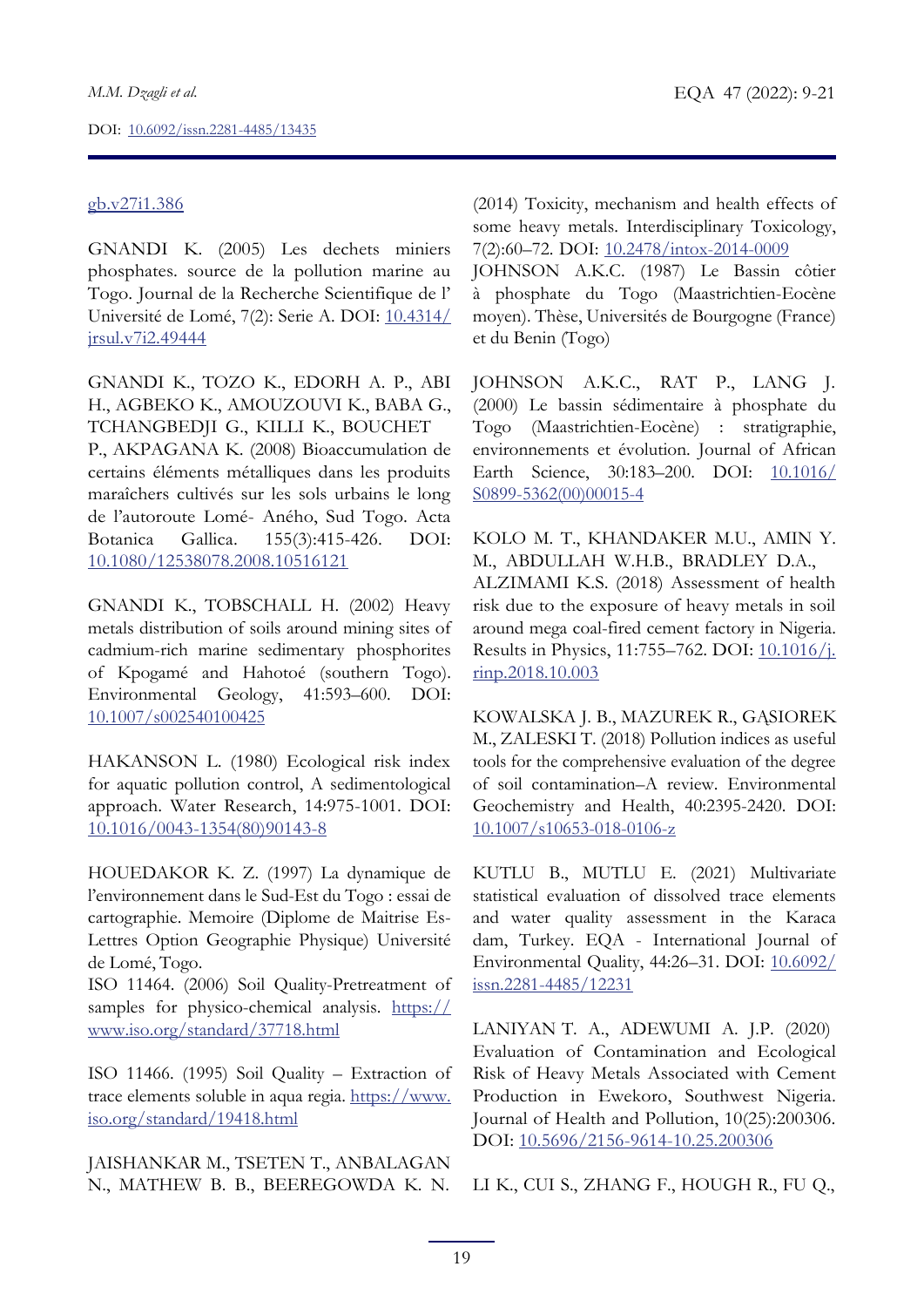ZHANG Z., GAO S., AN L. (2020) Concentrations, Possible Sources and Health Risk of Heavy Metals in Multi-Media Environment of the Songhua River, China. International Journal of Environmental Research and Public Health, 17(5):1766. DOI: [10.3390/ijerph17051766](https://doi.org/10.3390/ijerph17051766)

MA T., SHENG Y., MENG Y., SUN J. (2019) Multistage remediation of heavy metal contaminated river sediments in a mining region based on particle size. Chemosphere, 225:83-92. DOI: [10.1016/j.chemosphere.2019.03.018](https://doi.org/10.1016/j.chemosphere.2019.03.018)

MAJOLAGBE A.O., YUSUF K.A., AGUNBI-ADE S.E., OGUNTAN V.T. (2018) Trace Metals Charaterisation of Environmental Media (Soils, Water and Tree Barks) Around Cement Manufacturing Area, Nigeria. Journal of Environmental Science and Pollution Research, 4(2):271–274. DOI: [10.30799/jespr.123.18040203](https://doi.org/10.30799/jespr.123.18040203)

NEWAZ K. K., PAL S. K., HOSSAIN S., KARIM A. (2021) Evaluation of heavy metal pollution risk associated with road sediment. Environmental Engineering Research, 26(3):200239. DOI: [10.4491/](https://doi.org/10.4491/eer.2020.239) [eer.2020.239](https://doi.org/10.4491/eer.2020.239)

PEJMAN A., GHOLAMREZ NABI B., SAEEDI M., BAGHVANDA A. (2015) A new index for assessing heavy metals contamination in sediments: A case study. Ecological Indicators, 58:365–373. DOI: [10.1016/j.ecolind.2015.06.012](https://doi.org/10.1016/j.ecolind.2015.06.012)

SHANKAR B.S. (2019) A critical assay of heavy metal pollution index for the groundwaters of Peenya Industrial Area, Bangalore, India. Environmental Monitoring and Assessment, 191:289. DOI: [10.1007/s10661-019-7453-9](https://doi.org/10.1007/s10661-019-7453-9)

SHARMA S., NAGPAL A.K., KAUR I. (2019) Appraisal of heavy metal contents in groundwater and associated health hazards posed to human population of Ropar wetland, Punjab, India and its environs. Chemosphere, 227:179-190. DOI: [10.1016/j.chemosphere.2019.04.009](https://doi.org/10.1016/j.chemosphere.2019.04.009)

TANOUAYI G., GNANDI K., OURO-SAMA K., ADUAYI-AKUE A. A., AHOUDI H., NYAMET-SO Y., SOLITOKE H. D. (2016) Distribution of Fluoride in the Phosphorite Mining Area of Hahotoé–Kpogamé (Togo). Journal of Health and Pollution, 6(10): 84-94. DOI: [10.5696/2156-9614-](https://doi.org/10.5696/2156-9614-6.10.84) 6.10.84

TANOUAYI G., GNANDI K., AHOUDI H., OURO-SAMA K. (2015) La contamination métallique des eaux de surface et des eaux souterraines de la zone minière d'exploitation des phosphates de Hahotoé-Kpogamé (Sud-Togo): cas du cadmium, plomb, cuivre et nickel. LARHYSS Journal, 21:25-40.

TIWARI A. K., DE MAIO M., SINGH P. K., MA-HATO M. K. (2015) Evaluation of Surface Water Quality by Using GIS and a Heavy Metal Pollution Index (HPI) Model in a Coal Mining Area, India. Bulletin of Environmental Contamination and Toxicology, 95:304-310. DOI: [10.1007/s00128-](https://doi.org/10.1007/s00128-015-1558-9) 015-1558-9

VENKATA MOHAN S., NITHILA P., JAYARA-MA REDDY S. (1996) Estimation of heavy metals in drinking water and development of heavy metal pollution index. Journal of Environmental Science and Health, Part A: Environmental Science and Engineering and Toxicology, 31(2):283-289. DOI: 10.1080/10934529609376357

VERMA N., SHARMA R. (2017) Bioremediation of Toxic Heavy Metals: A Patent Review. Recent Patents on Biotechnology, 11(3):171-187. DOI: 10.2174/1872208311666170111111631

WANG Z., BAO J., WANG T., MORYANI H.T., KANG W., ZHENG J., ZHAN C., XIAO W. (2021) Hazardous Heavy Metals Accumulation and Health Risk Assessment of Different Vegetable Species in Contaminated Soils from a Typical Mining City, Central China. International Journal of Environmental Research and Public Health,